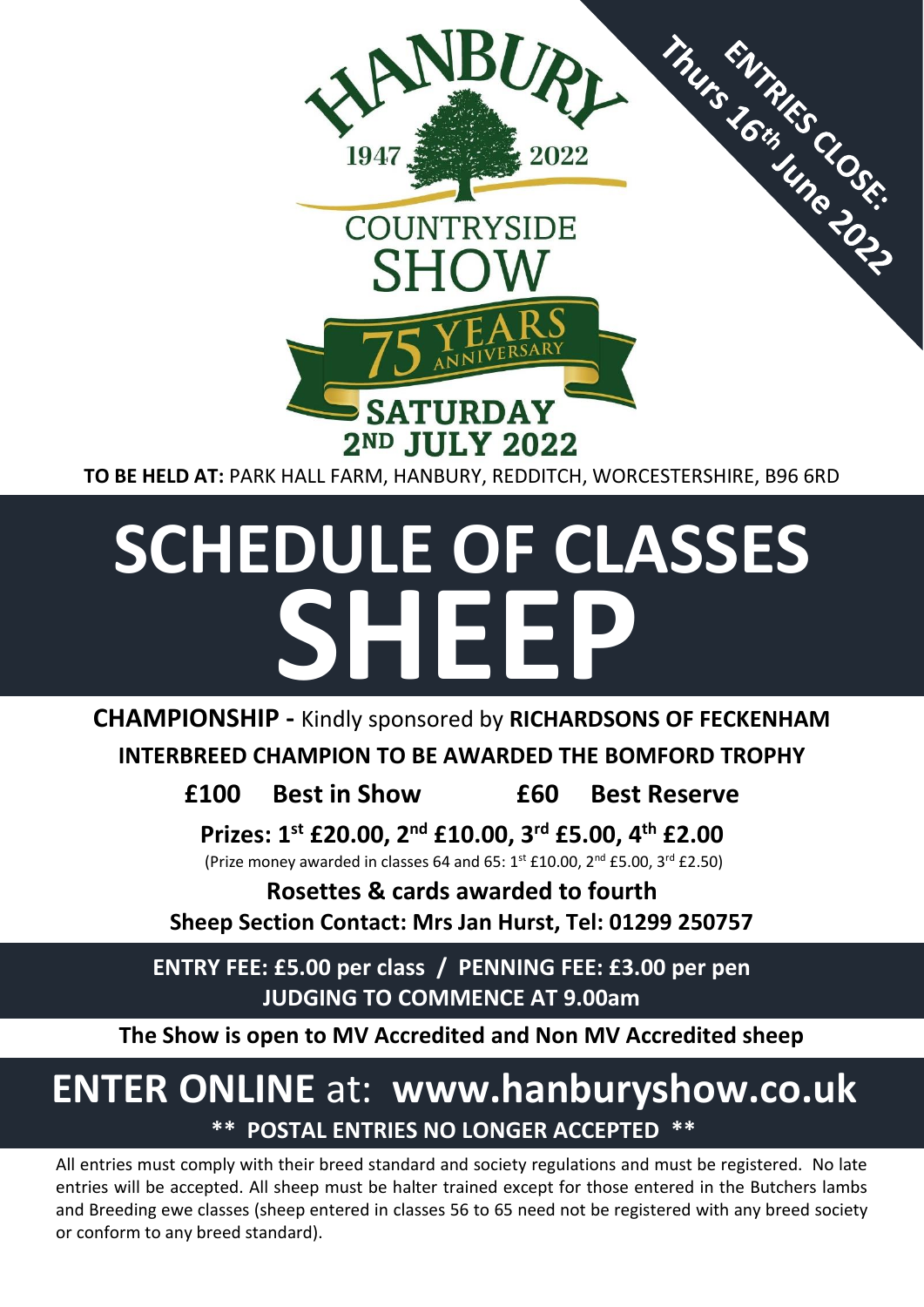# **SCHEDULE 2022**

**Exhibitors may enter the showground on the show day no sooner than 6.30am and must have arrived by 8.30am or on the previous evening between 6pm and 9pm. All rings will start judging at 9.00am prompt, judging time of each section TBC on show day. Winners are requested to take part in the Main Arena Grand Parade at approx. 3.15pm. No exhibitor is allowed to leave until after the Grand Parade without prior permission from the General Secretary. Classes with less than 3 entries may be amalgamated.**

# **SECTION 1 – JACOB**

### **JUDGE: Mr Lyndon Trumper, Monmouthshire**

### **Kindly Sponsored By: Mr & Mrs D Partridge** & **FIELD FARE EVENT CATERERS**

To be shown according to The Jacob Sheep Society Rules. **(Sheep to be registered and exhibitors should be members)**

**CLASS 1:** Ram two years old and over

**CLASS 2:** Shearling Ram

**CLASS 3:** Ram Lamb

 **CLASS 4:** Ewe two years old and over

**CLASS 5:** Shearling Ewe

**CLASS 6:** Ewe Lamb

**CLASS 7:** Group of Three

**Section 1** – Female Champion and Reserve Female Champion Male Champion and Reserve Male Champion

**Section 1** – SUPREME CHAMPION AND RESERVE CHAMPION

The **BENTLEY TROPHIES** will be awarded to the Best Four Horned and Best Two Horned Exhibit in Show

 **THE JACOB SHEEP SOCIETY will kindly award a Special Rosette to Champion**

## **SECTION 2 – LLEYN**

#### **JUDGE: Mr Mick Wright, Crickhowell, Powys**

#### **Kindly Sponsored By: MHF (UK) Ltd**

To be shown according to The Lleyn Sheep Society Rules. **(Sheep to be registered and exhibitors should be members)** All animals to be shown untrimmed, light brushing only, any washing to be confined to the head and legs.

**CLASS 8:** Ram two years old and over

**CLASS 9:** Shearling Ram

**CLASS 10:** Ram Lamb

**CLASS 11:** Ewe two years old and over

**CLASS 12:** Shearling Ewe

**CLASS 13:** Ewe Lamb

**CLASS 14:** Group of Three

 **Section 2** – Female Champion and Reserve Female Champion Male Champion and Reserve Male Champion

 **Section 2** – SUPREME CHAMPION AND RESERVE CHAMPION

The **OSTLERS MEADOW RESIDENTS' ASSOCIATION TROPHY** will be awarded to the **CHAMPION LLEYN**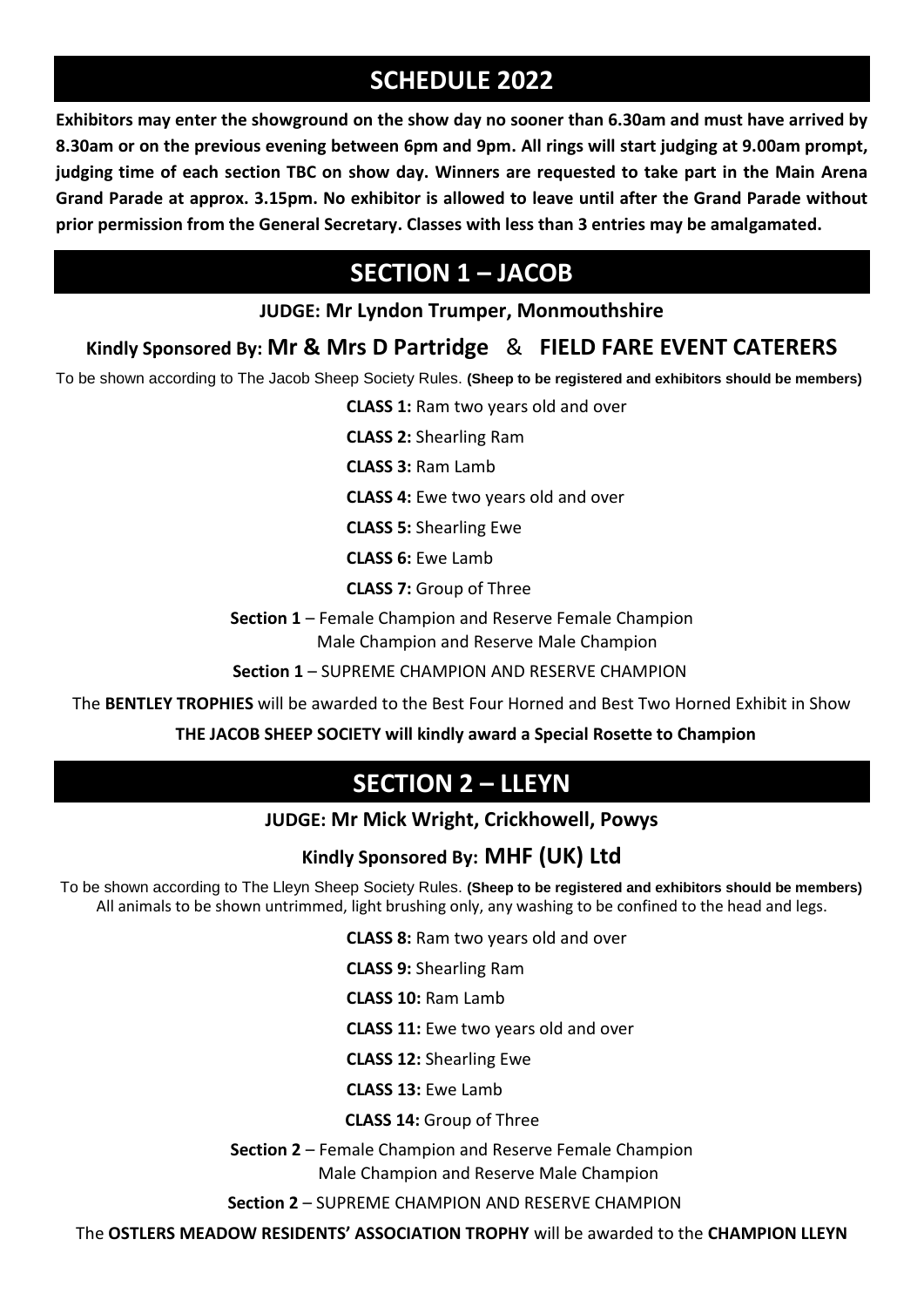# **SECTION 3 – SOUTHDOWN**

#### **JUDGE: Mr Adam Brown, Tiverton, Devon**

All animals entered in these classes must be owned by current members of the Southdown Sheep Society and either be registered or eligible for registration with the Southdown Sheep Society. All animals must be owned by exhibitors for minimum of four months prior to show.

### **Kindly Sponsored By: HALLS ESTATE AGENTS & AUCTIONEERS**

**CLASS 15:** Ram Shearling and Upwards

**CLASS 16:** Ram Lamb

**CLASS 17:** Ewe Shearling and Upwards

**CLASS 18:** Ewe Lamb

 **CLASS 19:** Group of Three

**Section 3** – CHAMPION AND RESERVE CHAMPION

The **OSTLERS MEADOW RESIDENTS' ASSOCIATION TROPHY** will be awarded to the **CHAMPION SOUTHDOWN**

**THE SOUTHDOWN SHEEP SOCIETY will kindly award a Special Rosette to the Champion** 

# **SECTION 4 – WILTSHIRE HORN**

# Incorporating the

# **WILTSHIRE HORN SHEEP SOCIETY NATIONAL SHOW**

**JUDGE: Mr George Morris, Buckinghamshire** 

**Kindly Sponsored By: RIVERSIDE SHEPHERD HUTS** 

**CLASS 20:** Ram Shearling and Upwards

**CLASS 21:** Ram Lamb

**CLASS 22:** Ewe two years old and over To have reared a lamb in year of the show

**CLASS 23:** Shearling Ewe

**CLASS 24:** Ewe Lamb

**CLASS 25:** Pair (any sex)

**Section 4** – Female Champion and Reserve Female Champion Male Champion and Reserve Male Champion

**Section 4** – CHAMPION AND RESERVE CHAMPION

The **ABERCARRON BRIDGET MEMORIAL TANKARD** will be awarded to the **CHAMPION WILTSHIRE HORN**  and the **ABERCARRON BOWL** will be awarded to the **BEST OPPOSITE SEX**

**ENTRIES CLOSE: Thursday 16th June 2022 ENTER ONLINE: www.hanburyshow.co.uk Showground CPH: 17/322/8003**

**EXHIBITORS MUST BE IN NO SOONER THAN 6.00pm and NO LATER THAN 9.00pm ON FRIDAY EVENING. ALTERNATIVELY EXHIBITORS CAN COME IN BETWEEN 6.30am and 8.30am ON SATURDAY MORNING.**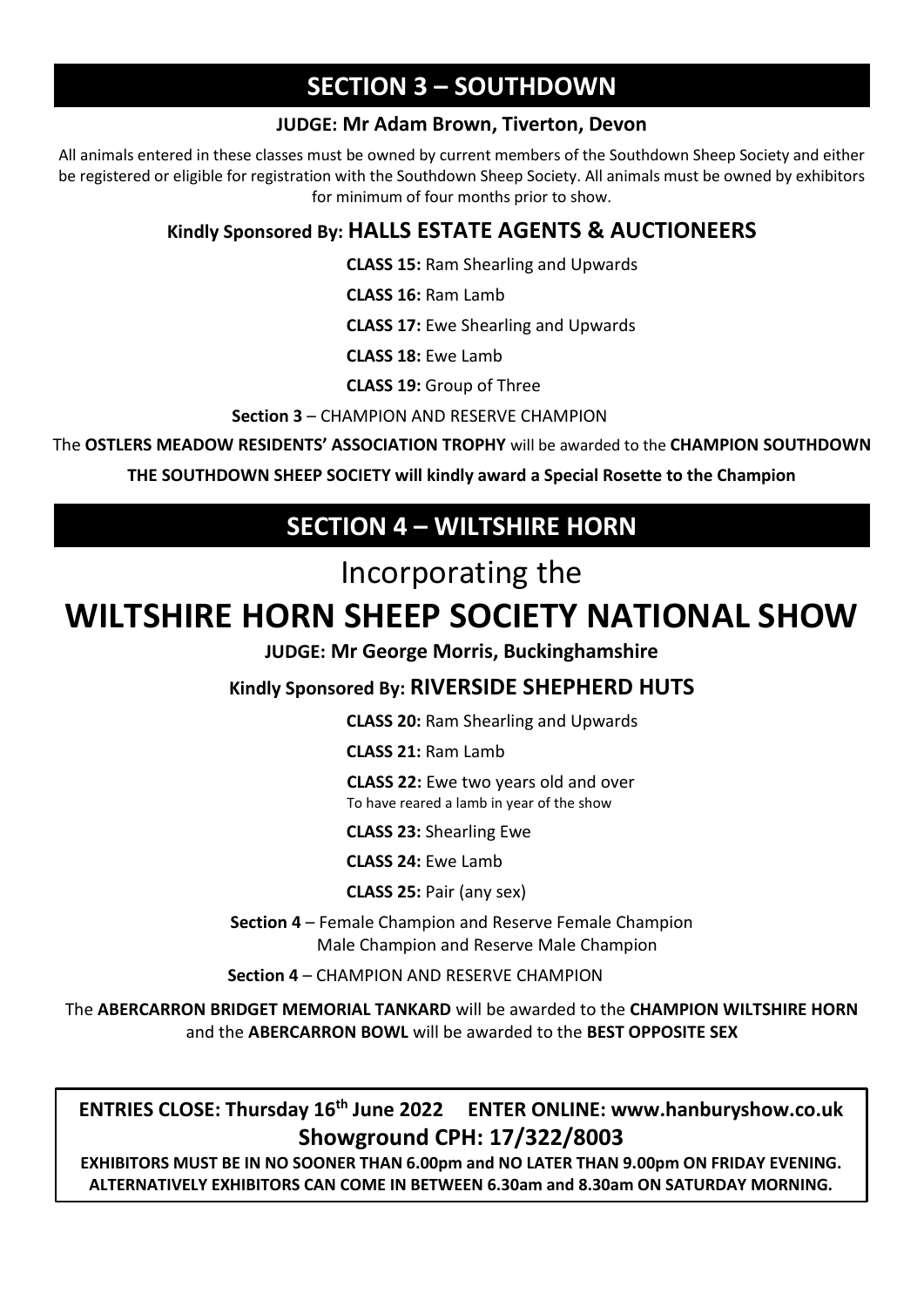### **SECTION 5 – TEXEL**

#### **JUDGE: Mr Ben Vernon, Staffordshire**

### **Kindly Sponsored By: JJ FARM SERVICES**

**CLASS 26:** Ram Shearling and Upwards

**CLASS 27:** Ram Lamb

**CLASS 28:** Ewe two years old and over To have reared a lamb in year of the show

**CLASS 29:** Shearling Ewe

**CLASS 30:** Ewe Lamb

**CLASS 31:** Pair (any sex)

**Section 5** – CHAMPION AND RESERVE CHAMPION

**THE TEXEL SHEEP SOCIETY will kindly award a Special Rosette to Champion and Reserve** 

## **SECTION 6 – ZWARTBLES**

**JUDGE: Mr Arfon Lloyd, Conwy**

### **Kindly Sponsored By: COUNTY BUILDING SUPPLIES (DROITWICH)**

**CLASS 32:** Ram Shearling and Upwards

**CLASS 33:** Ram Lamb

**CLASS 34:** Ewe two years old and over To have reared a lamb in year of the show

**CLASS 35:** Ewe Shearling

**CLASS 36:** Ewe Lamb

**CLASS 37:** Group of Three

**Section 6** – CHAMPION AND RESERVE CHAMPION

**THE ZWARTBLES SHEEP SOCIETY will kindly award a Special Rosette to Champion and Reserve** 

## **SECTION 7 – COTSWOLD**

**JUDGE: Mr Joshua Brigg, Warwickshire**

**Kindly Sponsored By: THE RURAL PLANNING CO.**

**CLASS 38:** Ram Shearling and Upwards

**CLASS 39:** Ram Lamb

 **CLASS 40:** Ewe two years old and over To have reared a lamb in year of the show

**CLASS 41:** Shearling Ewe

**CLASS 42:** Ewe Lamb

**CLASS 43:** Group of Three

**Section 7** – CHAMPION AND RESERVE CHAMPION

**THE COTSWOLD SHEEP SOCIETY will kindly award a Special Rosette to Champion and Reserve**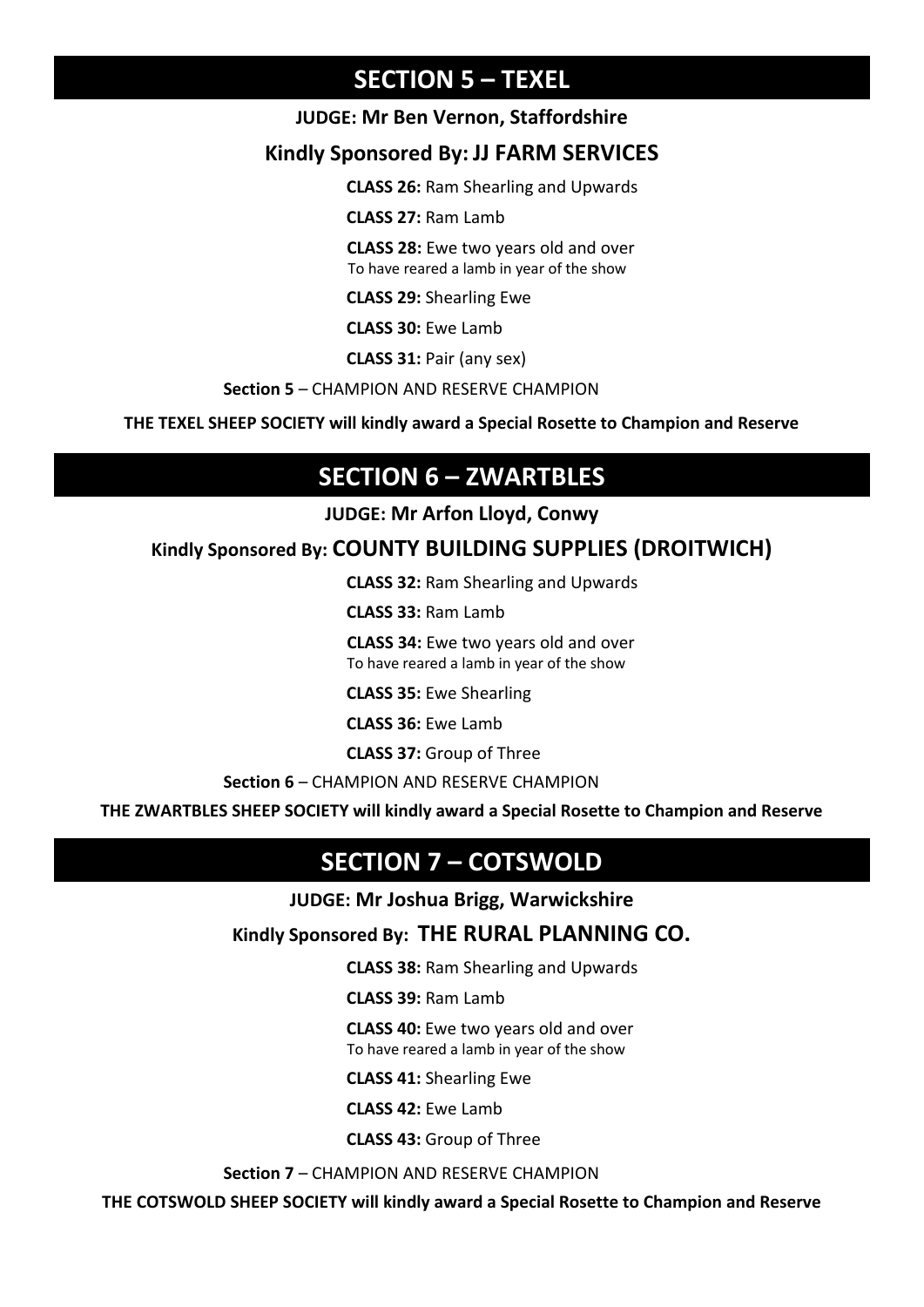## **SECTION 8 – ANY PURE-BRED CONTINENTAL**

#### **JUDGE: Mr Richard Dorrell, Worcestershire**

### **Kindly Sponsored By: CLAAS WESTERN Ltd**

Open to animals of any pure continental breed whether from registered or non-registered flocks, except registered or non-registered flocks of Texel and Zwartbles. Please clearly state breed on the entry form.

If over 25 entries are received for any one breed, from at least four different exhibitors, breed classes may be formed and a specialist judge appointed for this Show.

**CLASS 44:** Ram Shearling and Upwards

**CLASS 45:** Ram Lamb

**CLASS 46:** Ewe Shearling and Upwards

**CLASS 47:** Ewe Lamb

**CLASS 48:** Group of Three

**Section 8** – CHAMPION AND RESERVE CHAMPION

ı

## **SECTION 9 – ANY OTHER PURE-BRED NATIVE**

#### **JUDGE: Mrs Caroline Brown, Tiverton, Devon**

#### **Kindly Sponsored By: JAMES GREEN FARM MACHINERY**

Open to animals of any pure native breed whether from registered or non-registered flocks, except registered or non-registered flocks of Lleyn, Wiltshire Horn and Jacobs. Please clearly state breed on the entry form.

If over 25 entries are received for any one breed, from at least four different exhibitors, breed classes may be formed and a specialist judge appointed for this Show.

**CLASS 49:** Ram Shearling and Upwards

**CLASS 50:** Ram Lamb

**CLASS 51:** Ewe Shearling and Upwards

**CLASS 52:** Ewe Lamb

**CLASS 53:** Group of Three

**Section 9** – CHAMPION AND RESERVE CHAMPION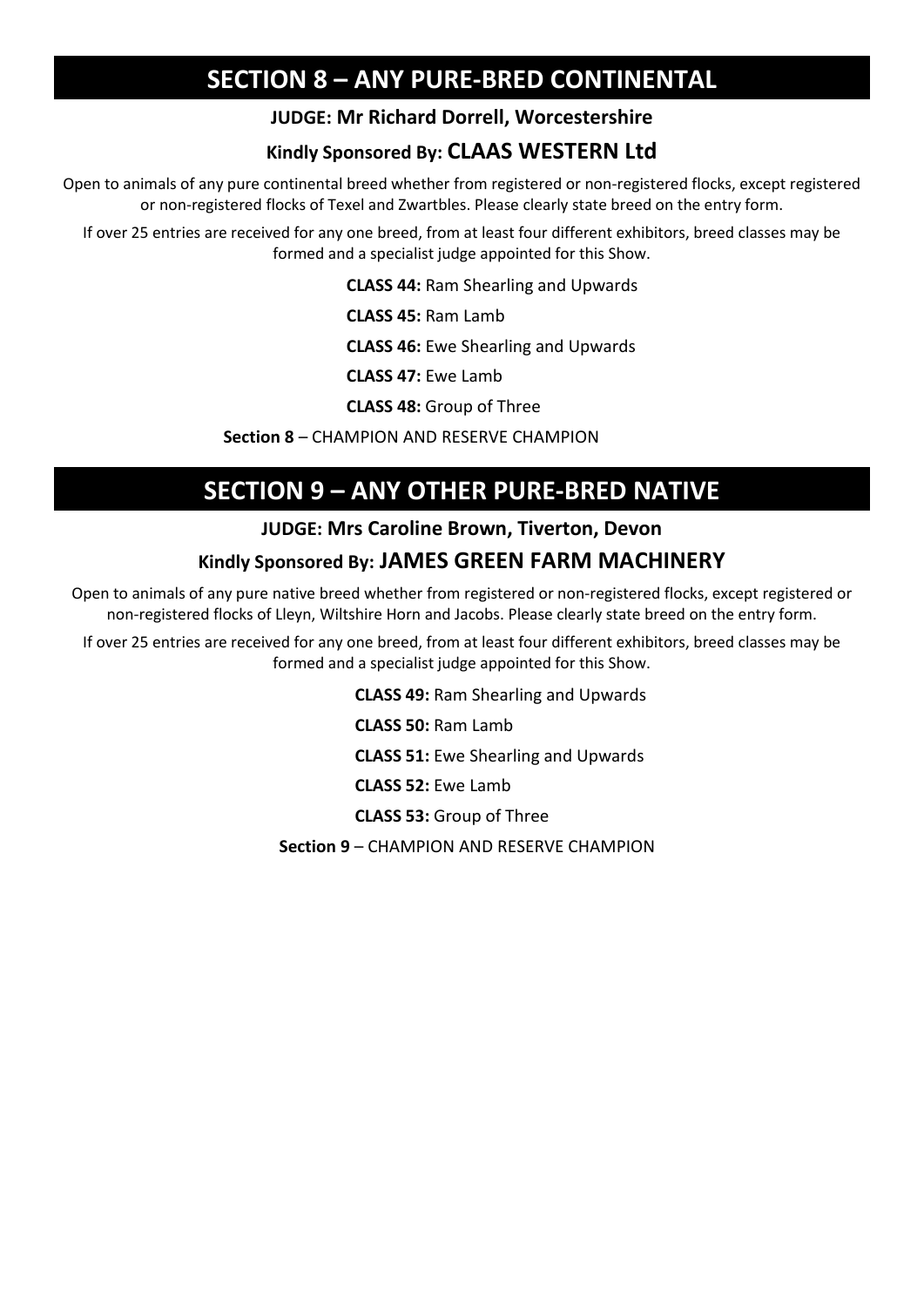## **SECTION 10 – DOWN BREEDS**

### **JUDGE: Mr Adam Brown, Tiverton, Devon**

### **Kindly Sponsored By: BALLARDS LLP**

Open to animals of any pure down breed whether from registered or non-registered flocks (including Suffolks), except registered or non-registered flocks of Cotswolds and Southdown. Please clearly state breed on entry form.

If over 25 entries are received for any one breed, from at least four different exhibitors, breed classes may be formed and a specialist judge appointed for this Show.

**CLASS 54:** Ram Shearling and Upwards

**CLASS 55:** Ram Lamb

**CLASS 56:** Ewe Shearling and Upwards

 **CLASS 57:** Ewe Lamb

**CLASS 58:** Group of Three

#### **Section 10** – CHAMPION AND RESERVE CHAMPION

**NOTE:** There is an opportunity to have classes introduced in 2023 for **RYELAND SHEEP**; a decision on whether to include classes for Ryelands will be made based on the number of sheep entered into the Down Breeds classes at the 2022 Show. Letters of support for Ryeland classes are also encouraged from perspective exhibitors.

### **SECTION 11 – WOOL ON THE HOOF**

#### **JUDGE: Mr Ian Brooksbank, Senior Head Grader, Bradford, British Wool Marketing Board**

#### **To be judged after all of the show classes have been completed.**

Entries are confined to sheep already entered in classes on show day.

Classes are open to any breed, any age and sex; entries will be judged on fleece quality only. 

#### **Kindly Sponsored By: POPLAR CARPETS**

**CLASS 59:** Wool on the Hoof (shearling and over)

 **CLASS 60:** Wool on the Hoof (lamb)

**Section 11** – CHAMPION AND RESERVE CHAMPION (to be judged after Class 60)

 $\overline{a}$ 

## **SECTION 12 – CROSS-BRED BREEDING EWES (To be judged in pen)**

#### **JUDGE: Mr Rollo Deutsch, Cotswolds**

**\*\* ONLY NON MV-ACCREDITED SHEEP MAY BE SHOWN IN THIS SECTION \*\* (To be judged at 11.00am)**

#### **Kindly Sponsored By: JOSEPH ASH GALVANISING**

**CLASS 61:** Ewe Shearling and Upwards

 **CLASS 62:** Ewe Lamb

 **Section 12** – CHAMPION AND RESERVE CHAMPION (to be judged after Class 62)

A **special rosette** will be awarded to the best animal with residence within 15 miles of the Showground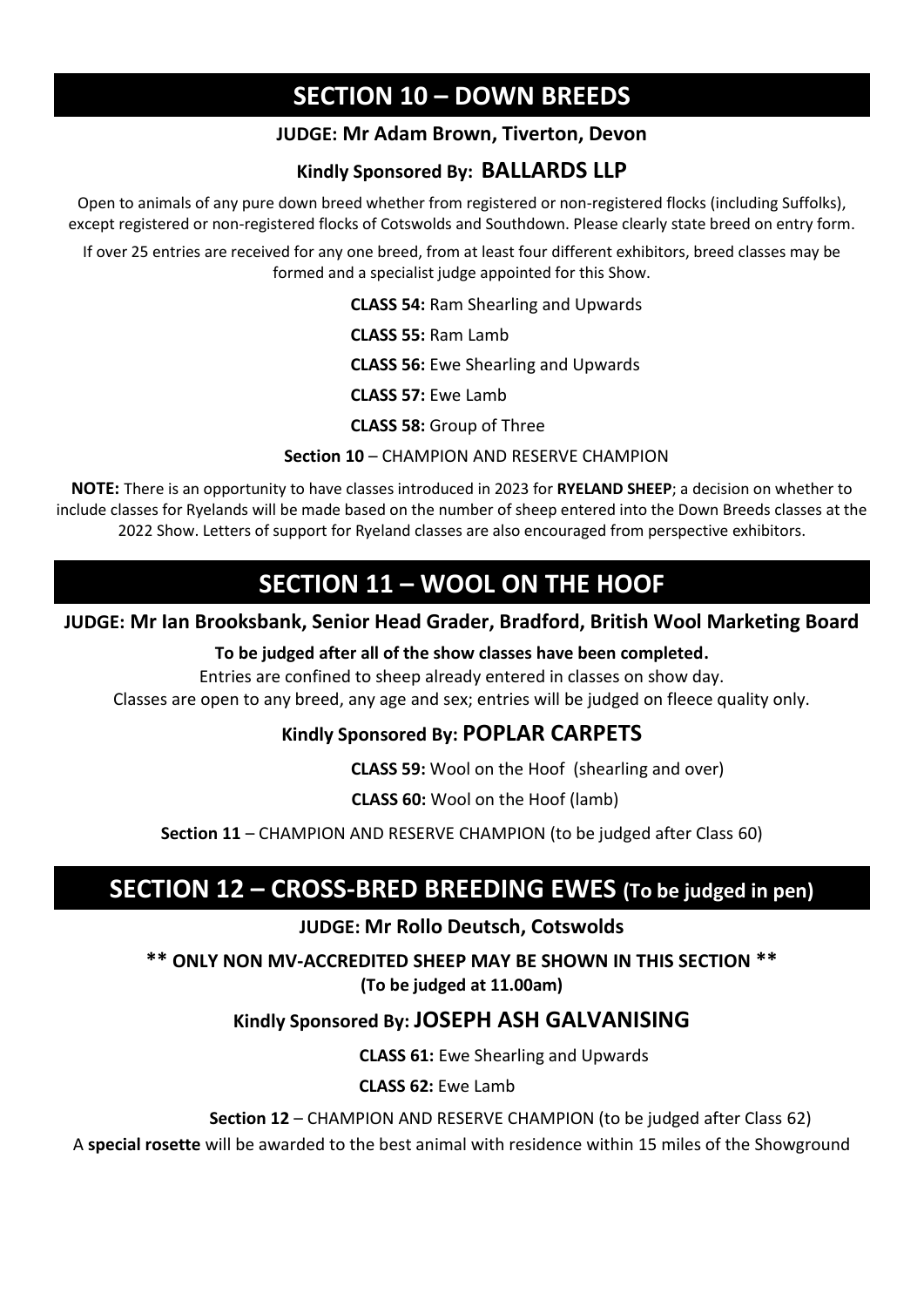## **SECTION 13 – BUTCHERS' LAMBS CLASSES (To be judged in pen)**

**JUDGE: Mr Rollo Deutsch, Cotswolds**

**\*\* ONLY NON MV-ACCREDITED SHEEP MAY BE SHOWN IN THIS SECTION \*\* ALL Lambs to be UNTRIMMED. Breeding of lambs must be stated on Entry Form. (To be Judged at 10.00am)**

### **Kindly Sponsored By: FARMERS FRESH Ltd** & **T I SIMPSON (FARMS) Ltd**

 **CLASS 63:** TWO Lambs up to 36kg live weight each (sired by a Continental Breed) **CLASS 64:** TWO Lambs up to 36kg live weight each (sired by a Native Breed) **CLASS 65:** TWO lambs over 36kg live weight each (sired by a Continental Breed)

**CLASS 66:** TWO lambs over 36kg live weight each (sired by a Native Breed)

**Section 13** – CHAMPION AND RESERVE CHAMPION (to be judged after Class 66)

## **SECTION 14 – YOUNG HANDLERS**

**JUDGE: Miss Eurgain Lloyd, Conwy**

**ENTRY FEE: £2.00 per class Rosettes will be awarded to all competitors PRIZE MONEY: 1st £10.00, 2nd £5.00, 3rd £2.50**

**The handler is to be judged on ability and knowledge and not on appearance of sheep. The competition will take place after the Sheep Interbreed Championship.**

### **Kindly Sponsored By: MACARTHUR BARSTOW & GIBBS VETERINARY SURGEONS**

**CLASS 67:** Young Handler under 12yrs on Show Day

**CLASS 68:** Young Handler over 12 to 16yrs on Show Day

**Section 14** – CHAMPION AND RESERVE CHAMPION (to be judged after Class 68)

## **INTERBREED SHEEP CHAMPIONSHIP**

**JUDGE: Mr B Dallyn, Barnstaple, Devon**

**To be Judged directly after all pure-bred classes have been completed** 

### **Championship Kindly Sponsored by: RICHARDSONS OF FECKENHAM**

Interbreed Champion to be Awarded **THE BOMFORD TROPHY & SASH**